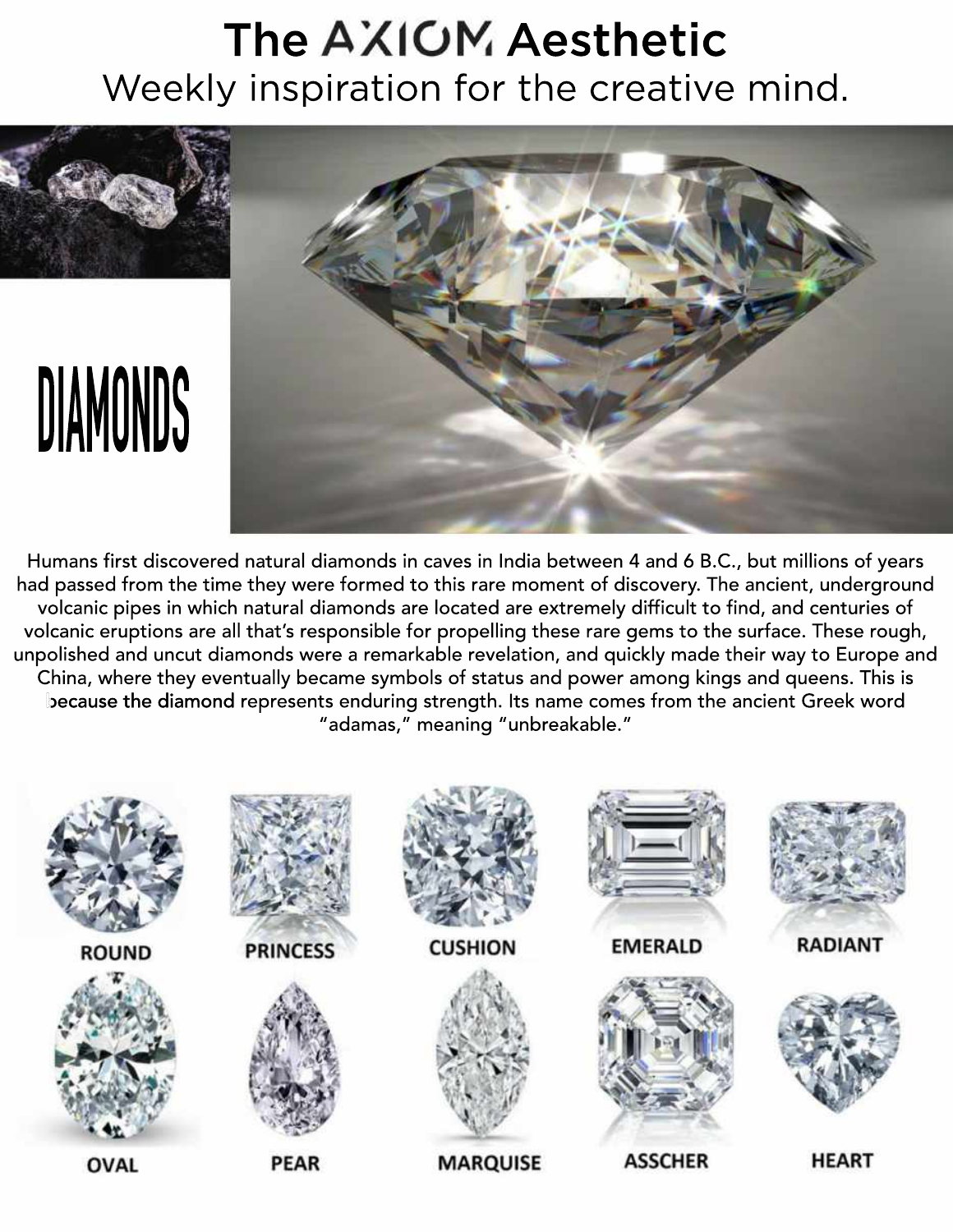

Alina Ondine Slimovschi 'Diamond Heart' Acrylic & Ink on Canvas<br>47.2 x 59.1 inches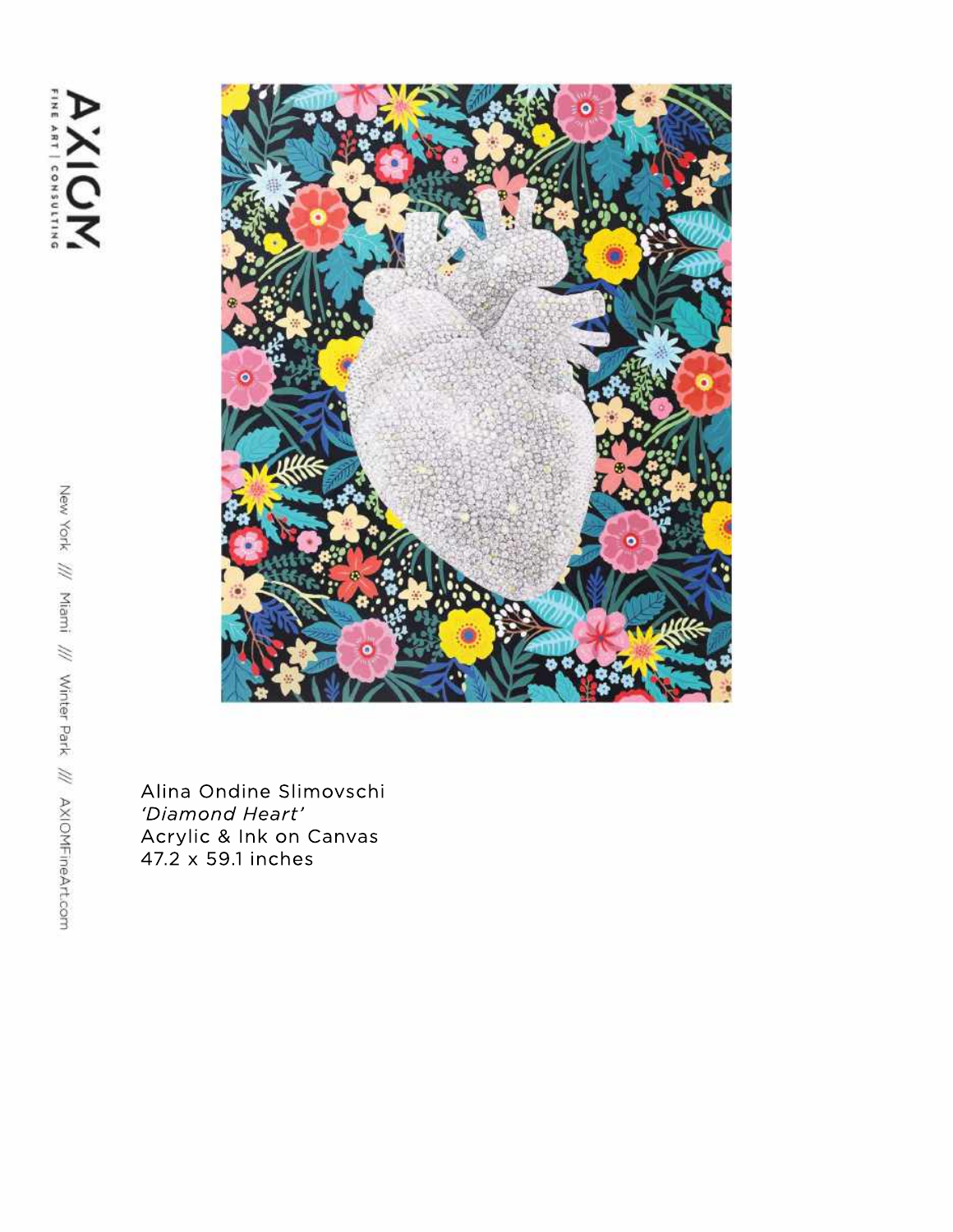

Tim White 'Neon Diamond' Neon 49.5x27.5inches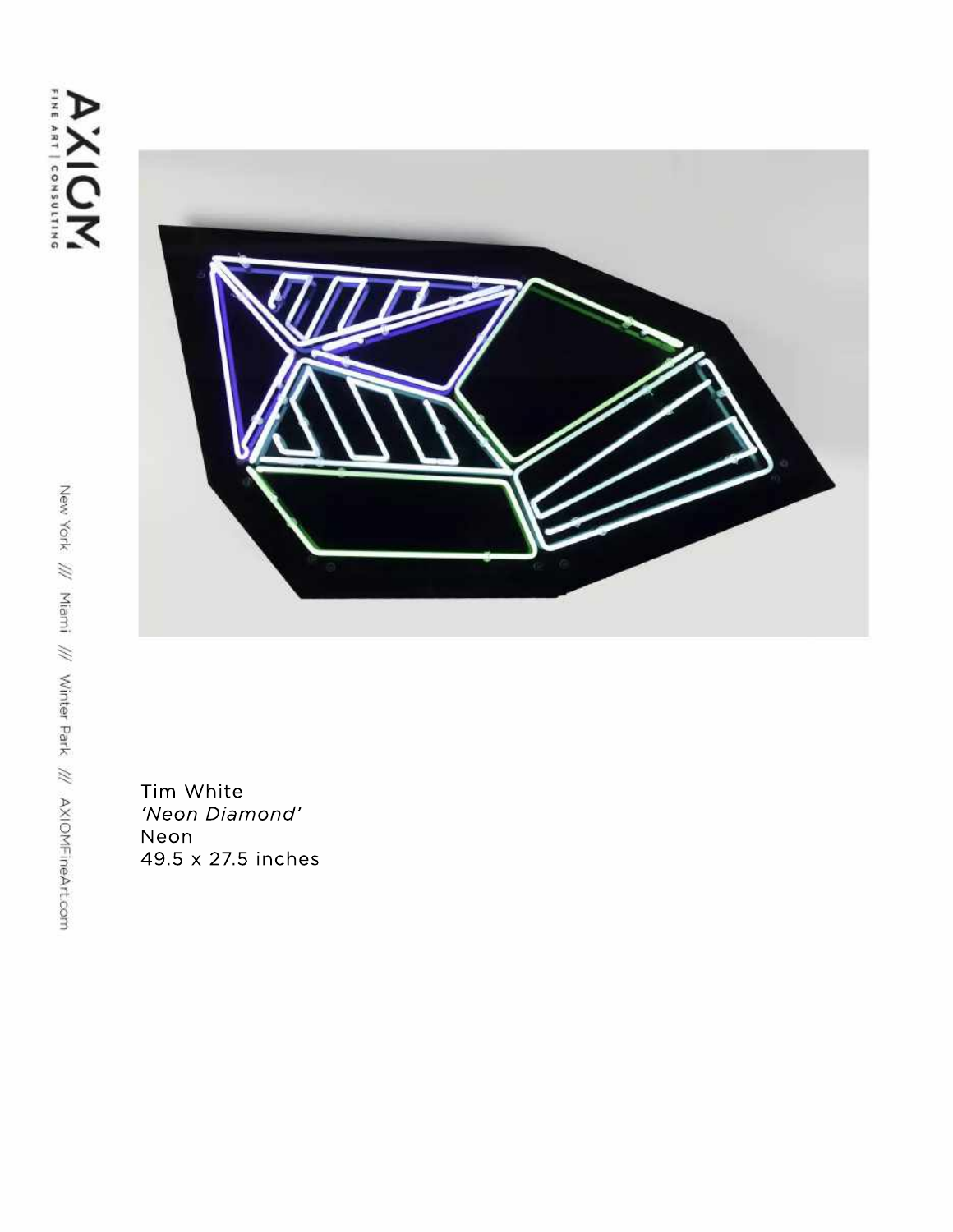

Carolina Gomez 'Diamond' Oil on Canvas 36 x 48 inches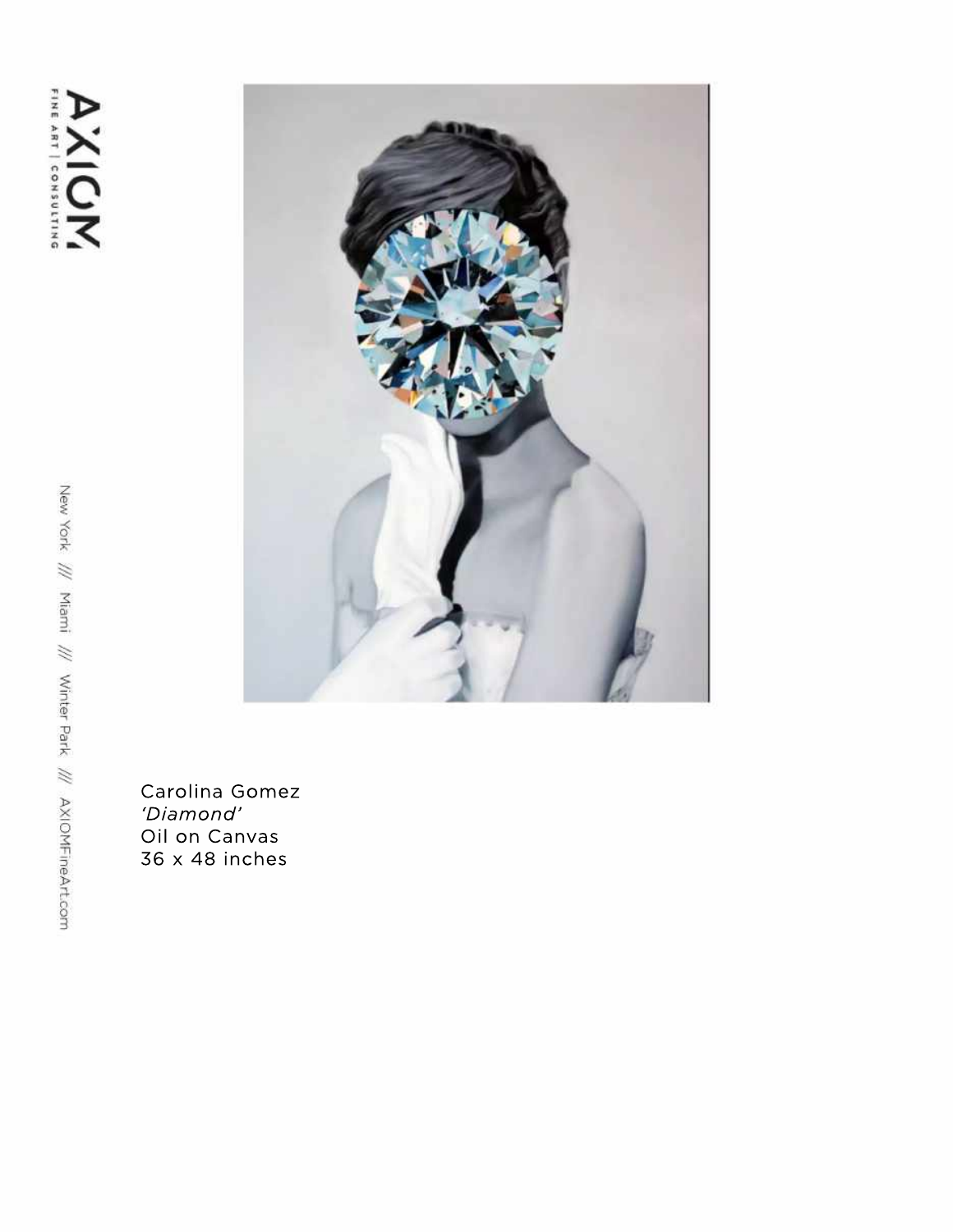



Francesco Bosso 'Diamond #2' Silvergelatine 47.2 x 35.4 inches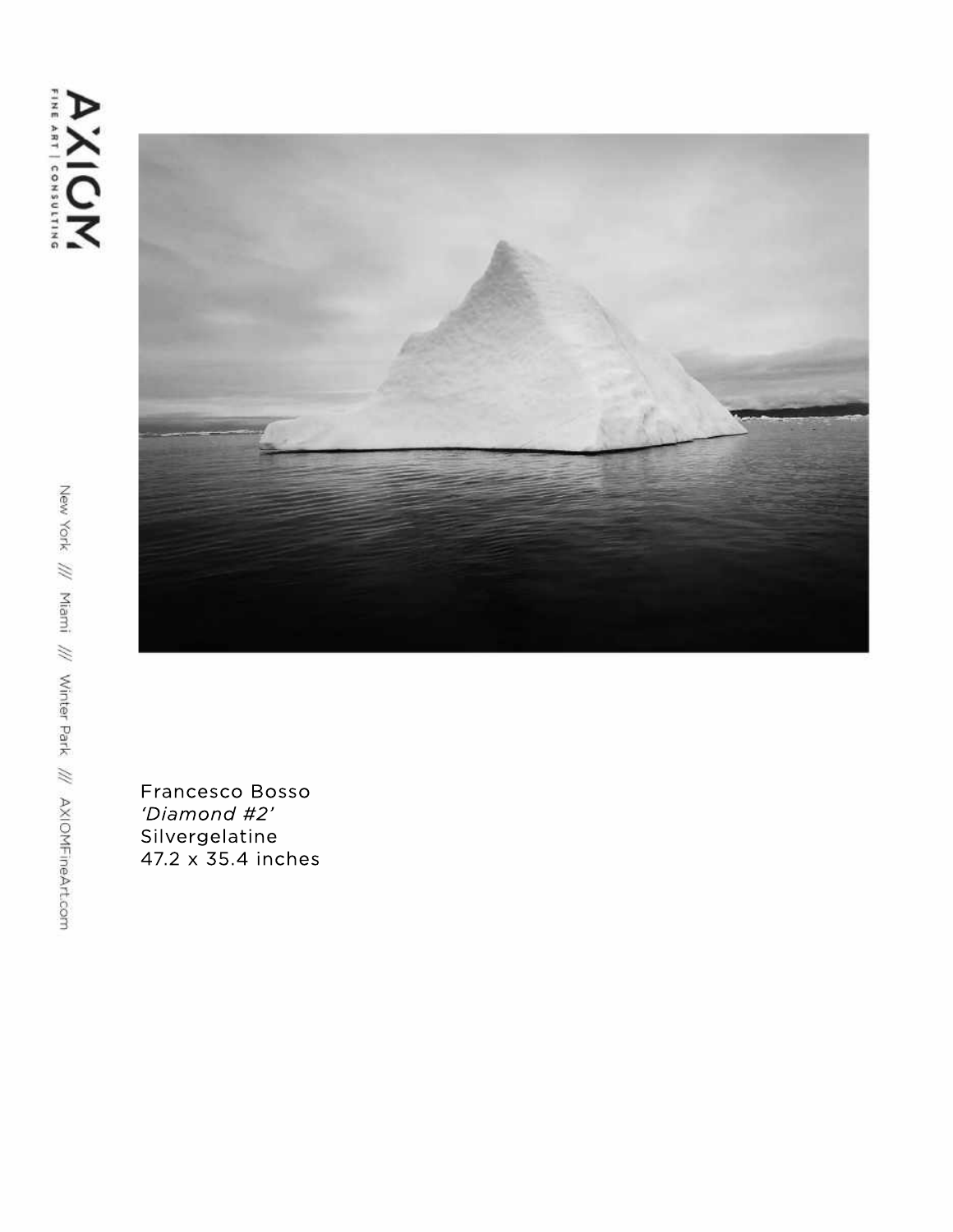

Tatsuo Miyajima *'DiamondinYou'* LED, IC, Stainless Mirror, Iron & Electric Wire 39.4x38.8x15.2inches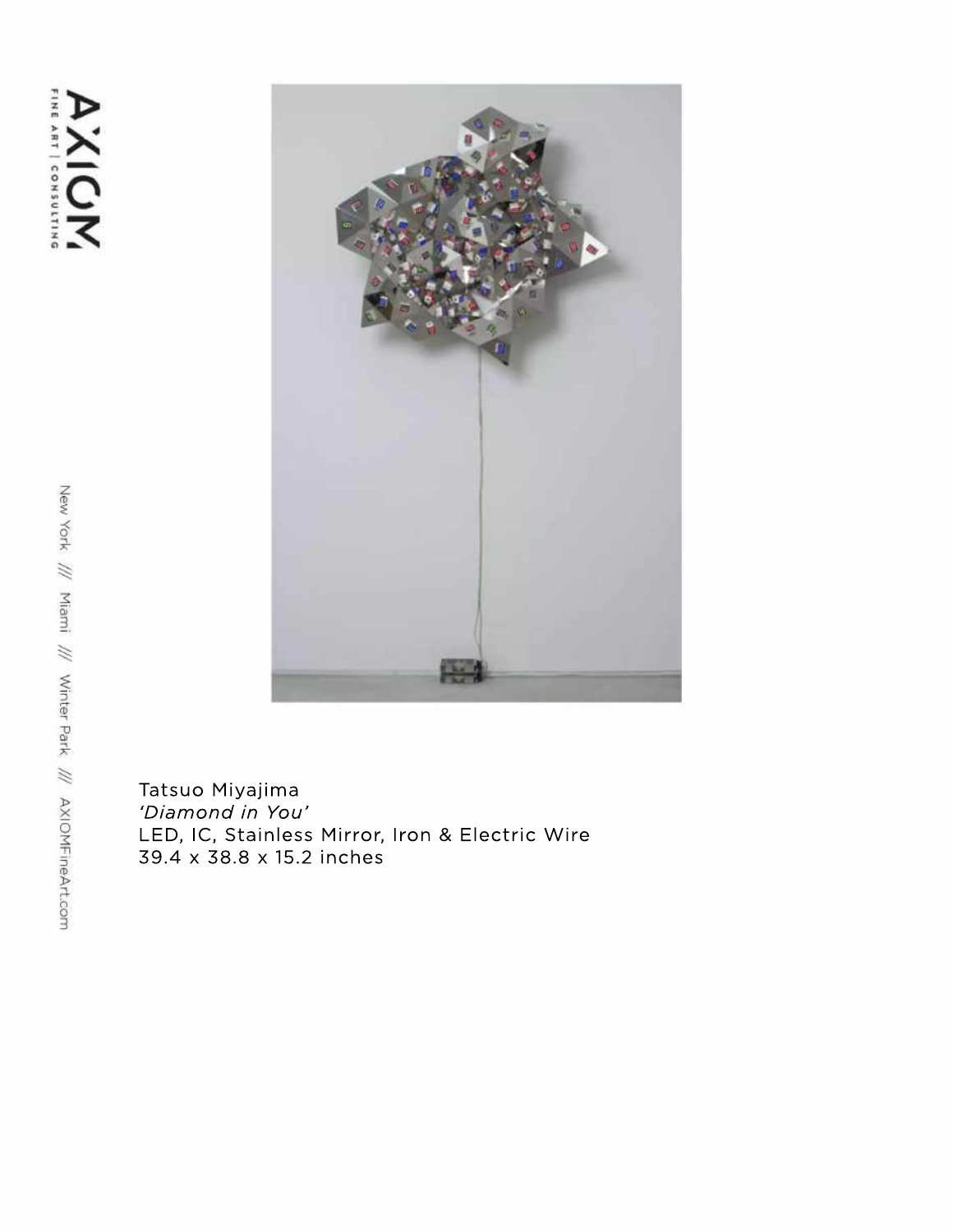

Jimi Gleason 'Pink Diamond' Silver Nitrate & Acrylic on Canvas 54 x 66 inches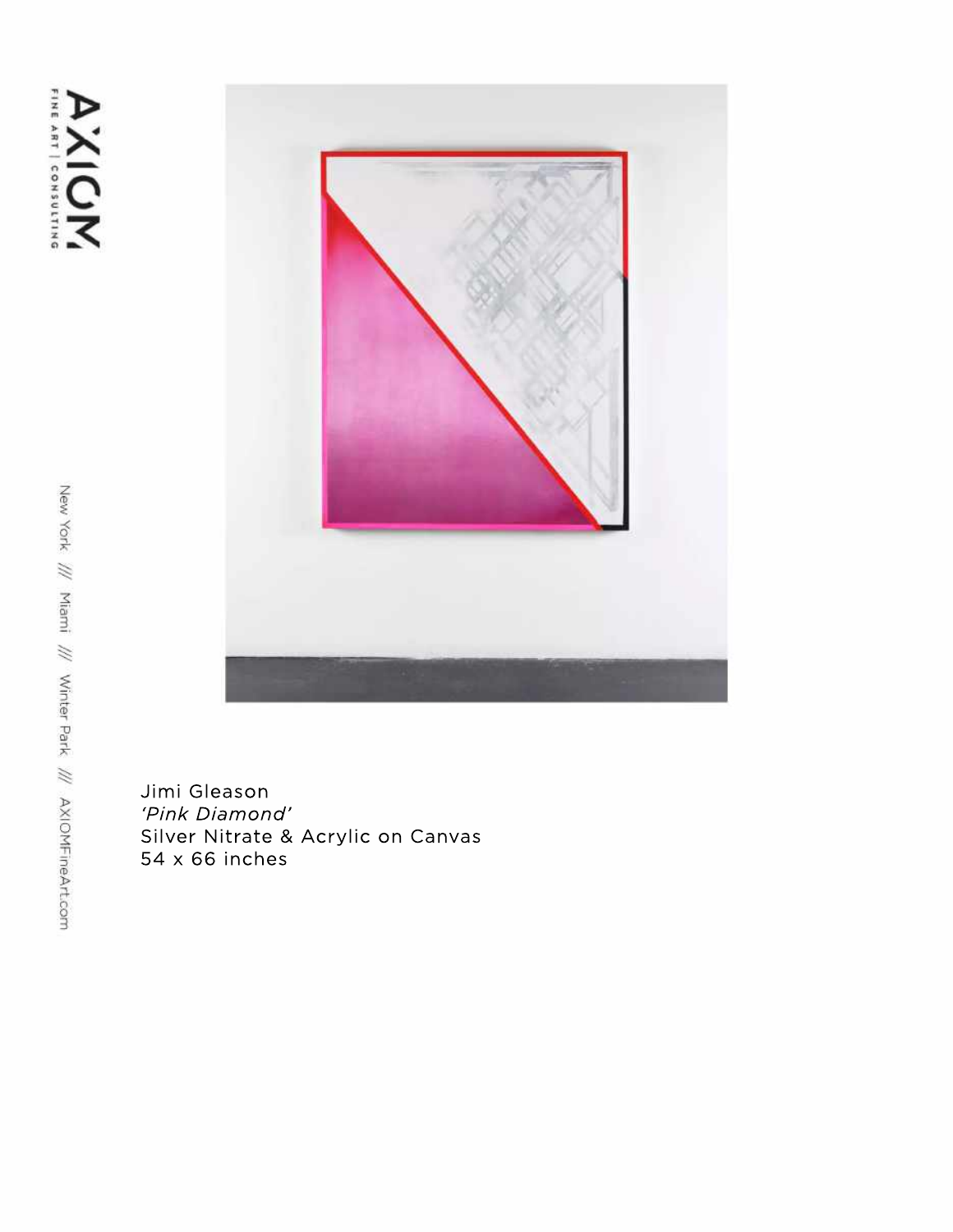

Stephen Wilson *'BlackDiamondMarilyn'* Embroidery and Silk 18.75x18.75inches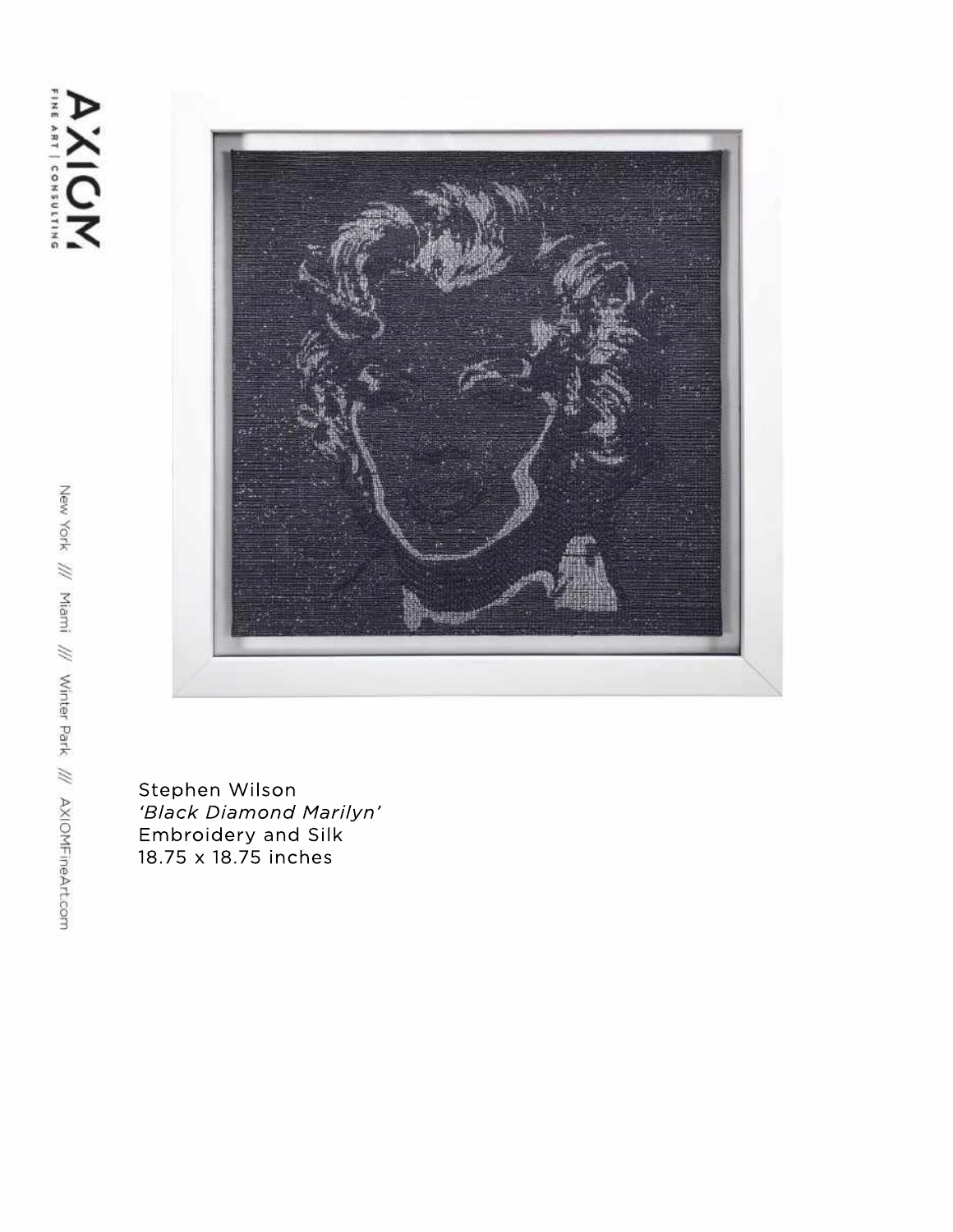AXIOM



Palma Blank 'Diamond Cuts' Acrylic on Canvas  $42 \times 52$  inches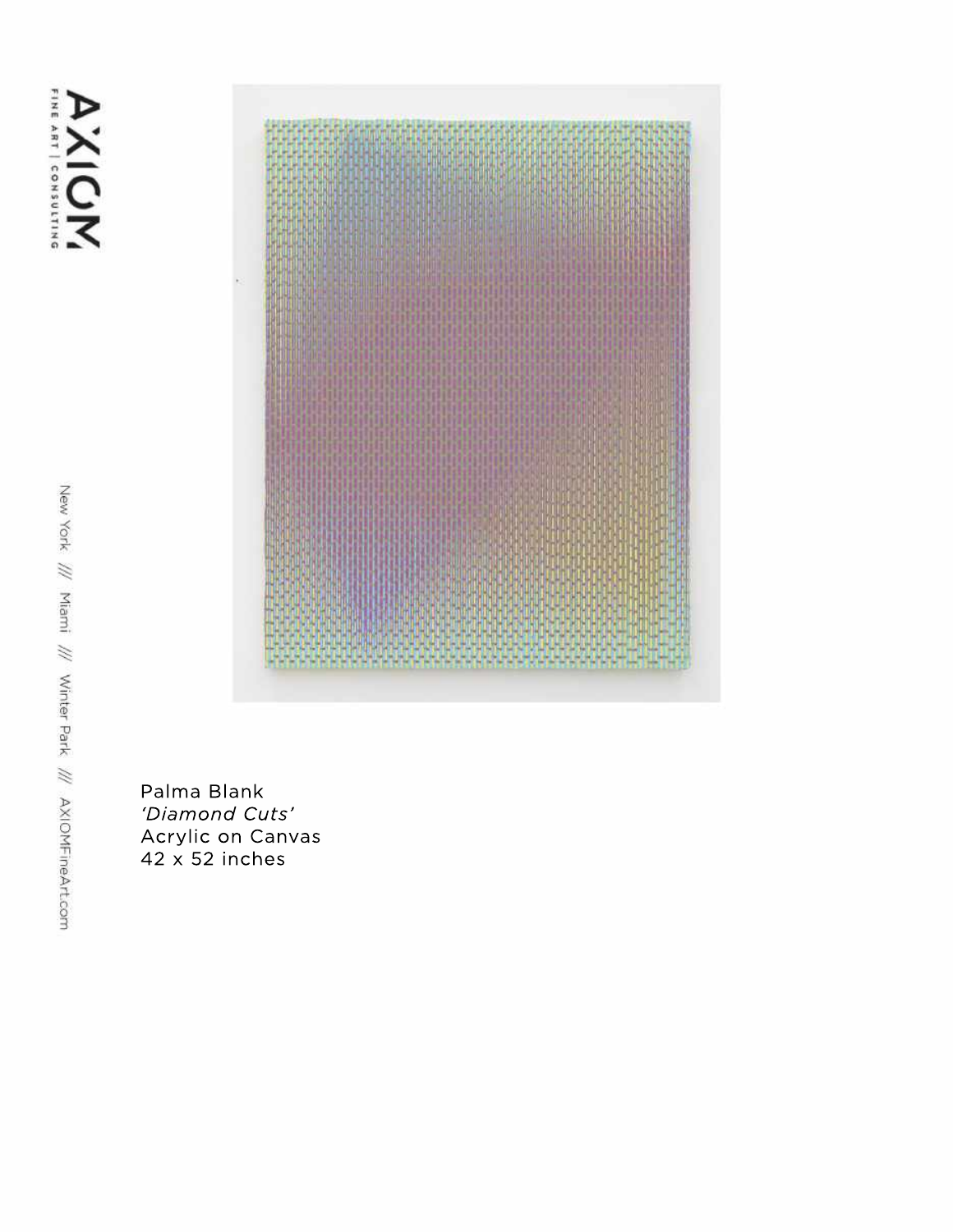

Andy Warhol 'Shoes with Diamond Dust' Screenprint with Diamond Dust on Paper 59.5x40.25inches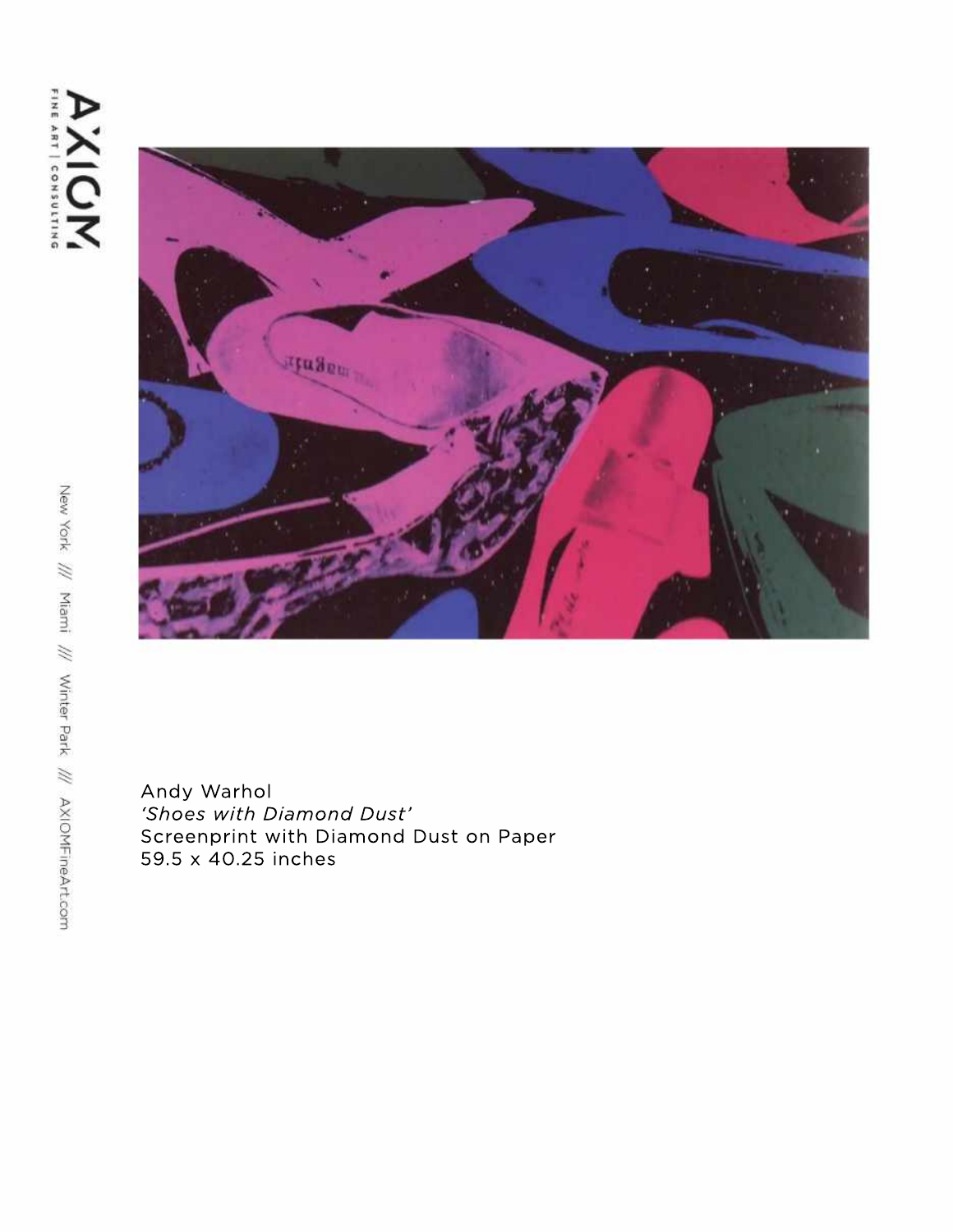

Ilya Bolotowsky<br>'White Diamond' Oil on Canvas 48 x 48 inches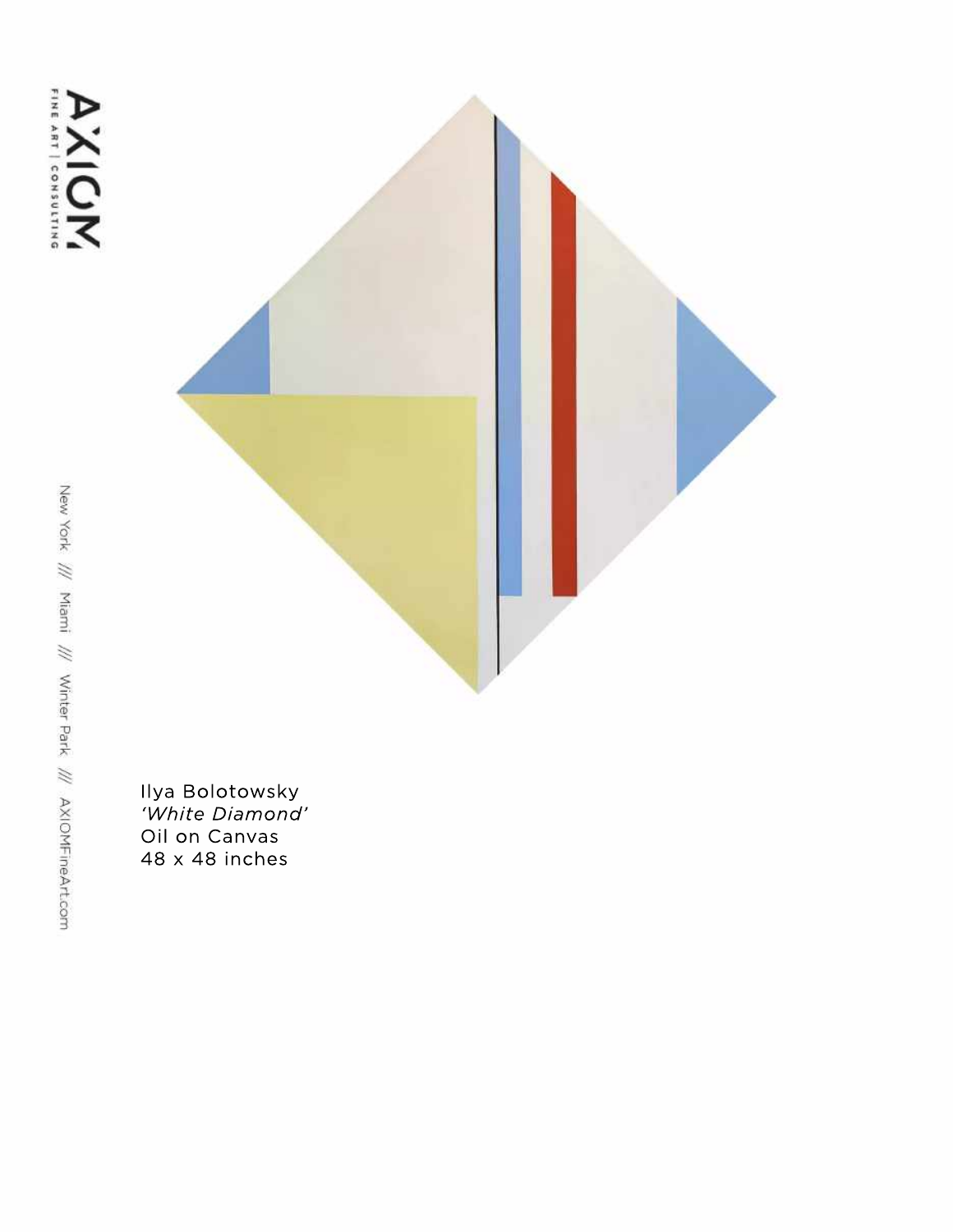

Damien Hirst 'Dimond Skull' Screenprint with Diamond Dust on Paper 9.5x12.8inches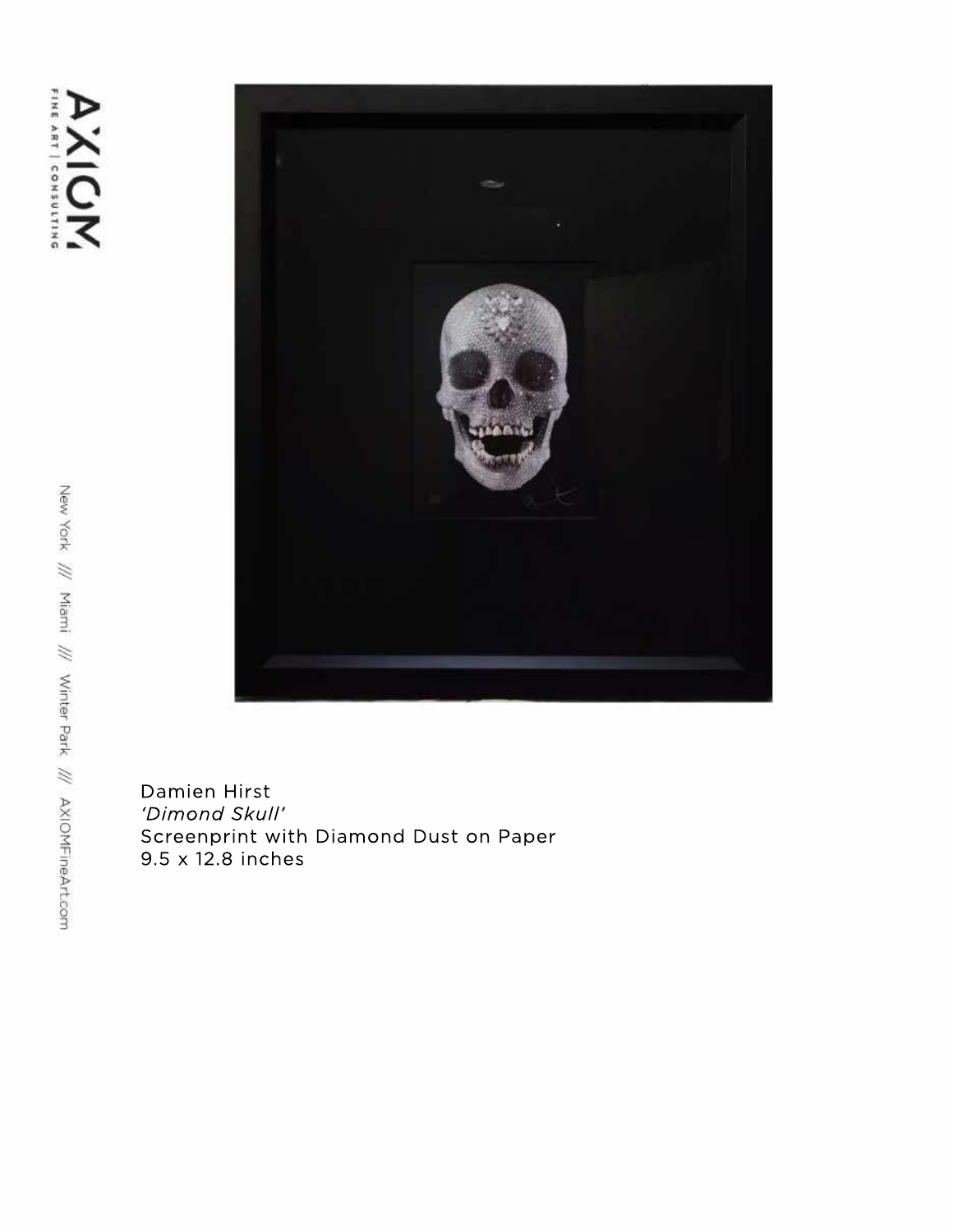

Camila liefski 'Diamond' Mool Rug<br>To x 70 inches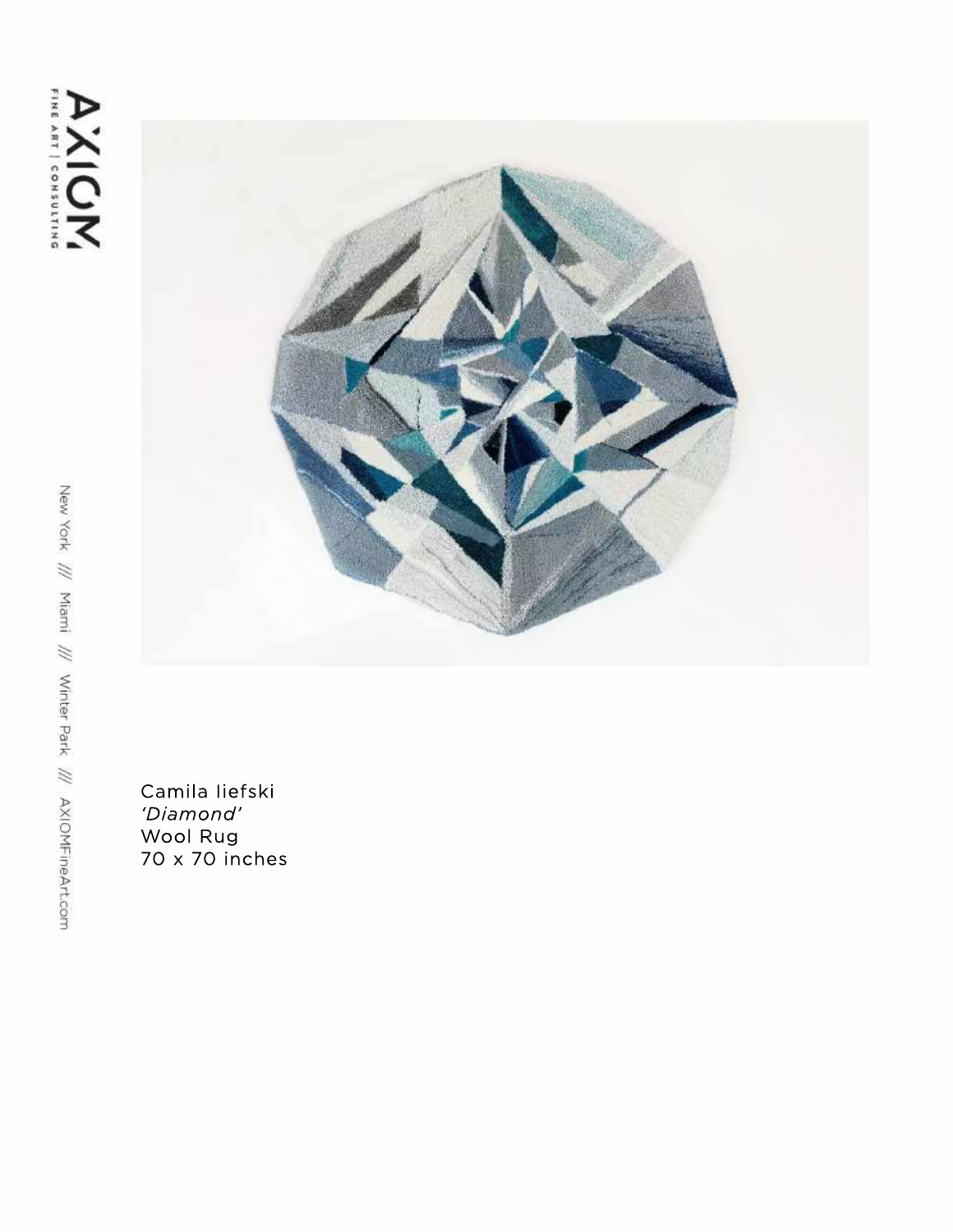

Terry O'Neill *'DavidBowieDiamondDog'* Lifetime Edition Gelatin Silver Print 30x40inches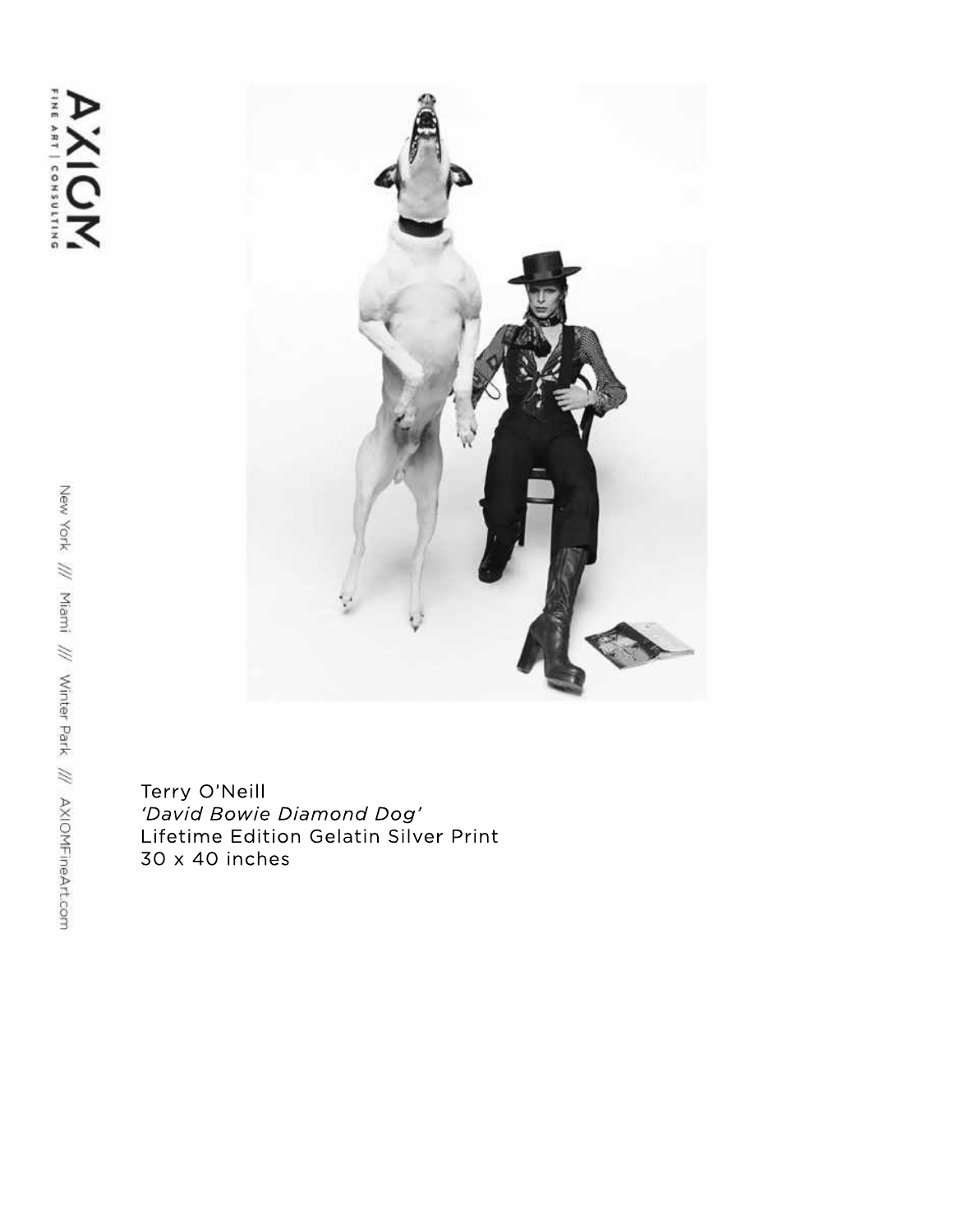

O Jeff Koons

Jeff Koons *'Diamond'* Porcelain with Chromatic Metalized Coating 15.4x12.8inches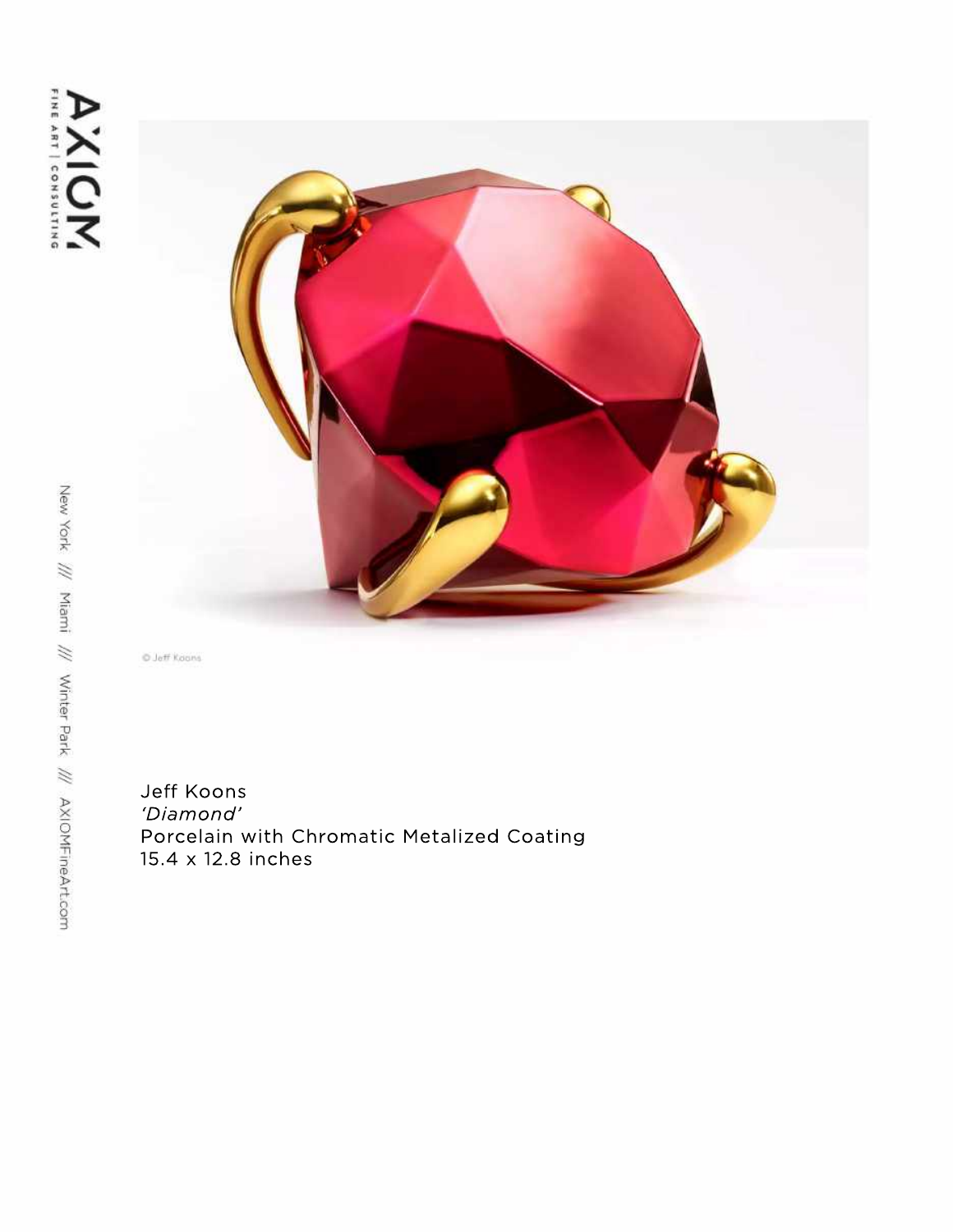

SP Harper<br>*'Vulcan'*<br>Oil & Acrylic on Canvas<br>16 x 16 inches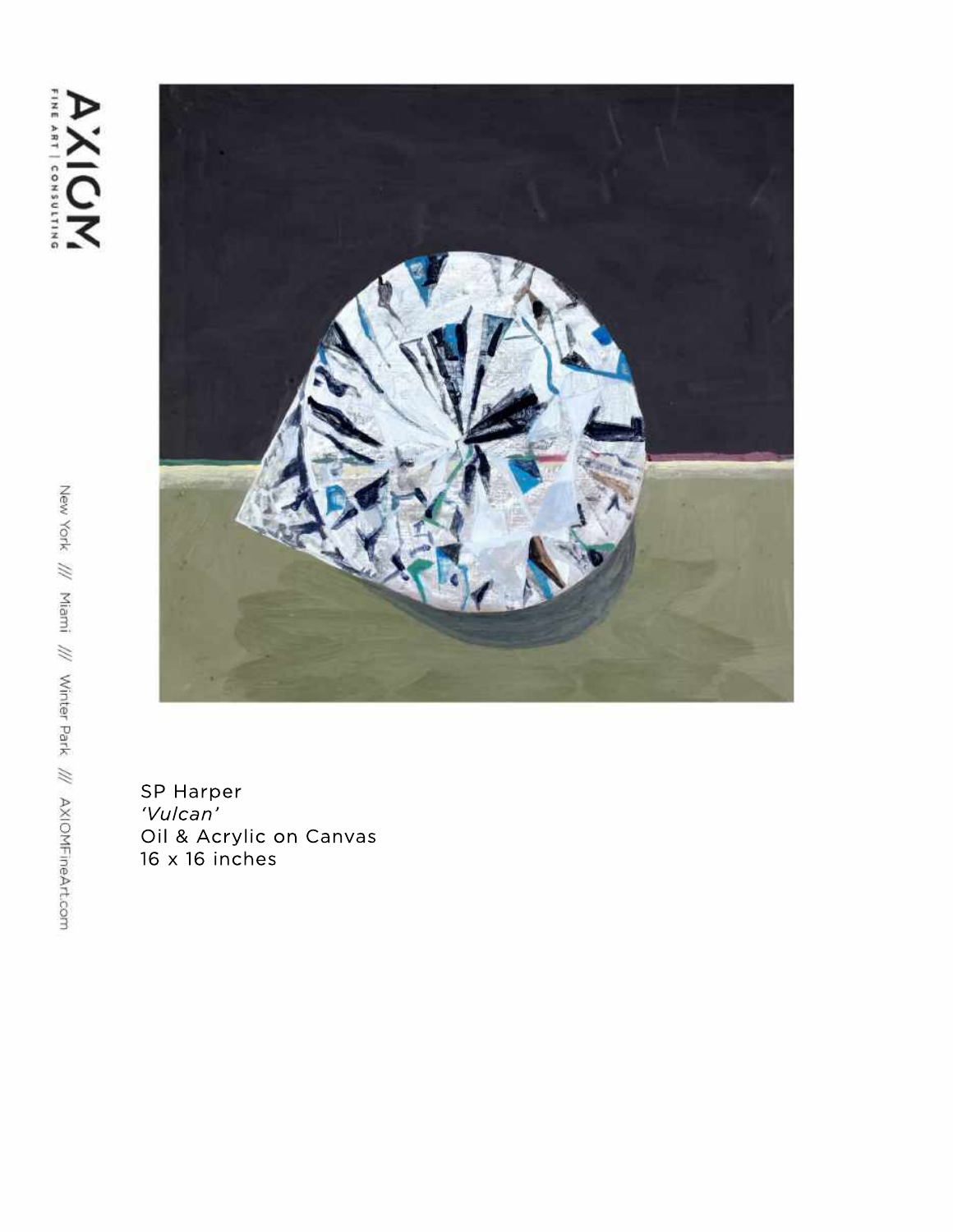

Younes Rahmoun 'Manzil Fahm Almas' Coal, Diamond & Resin 7 x 4.5 x 4.5 inches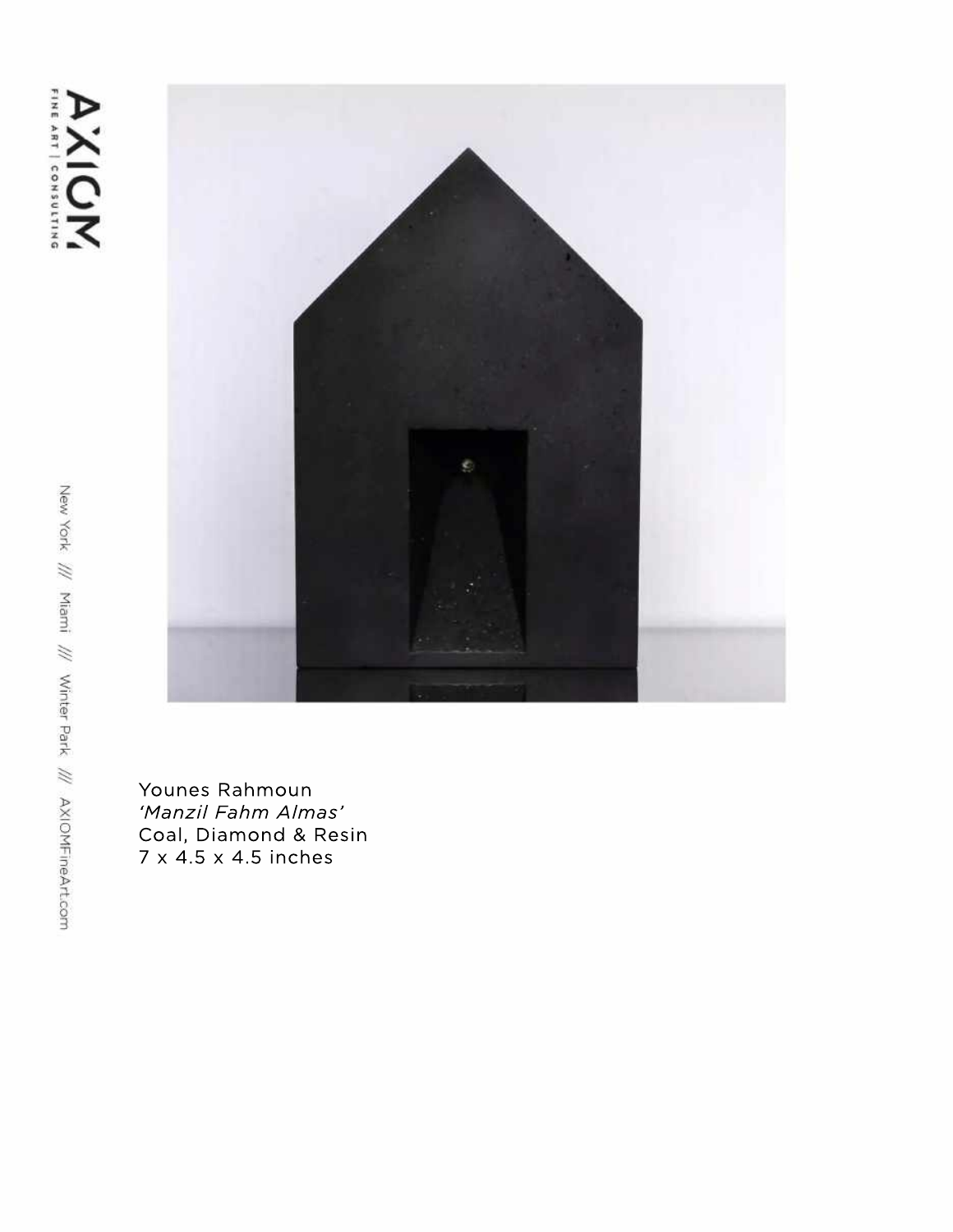

JasonWoodside *'Diamond'* Acrylic on Wood Panel 28x21inches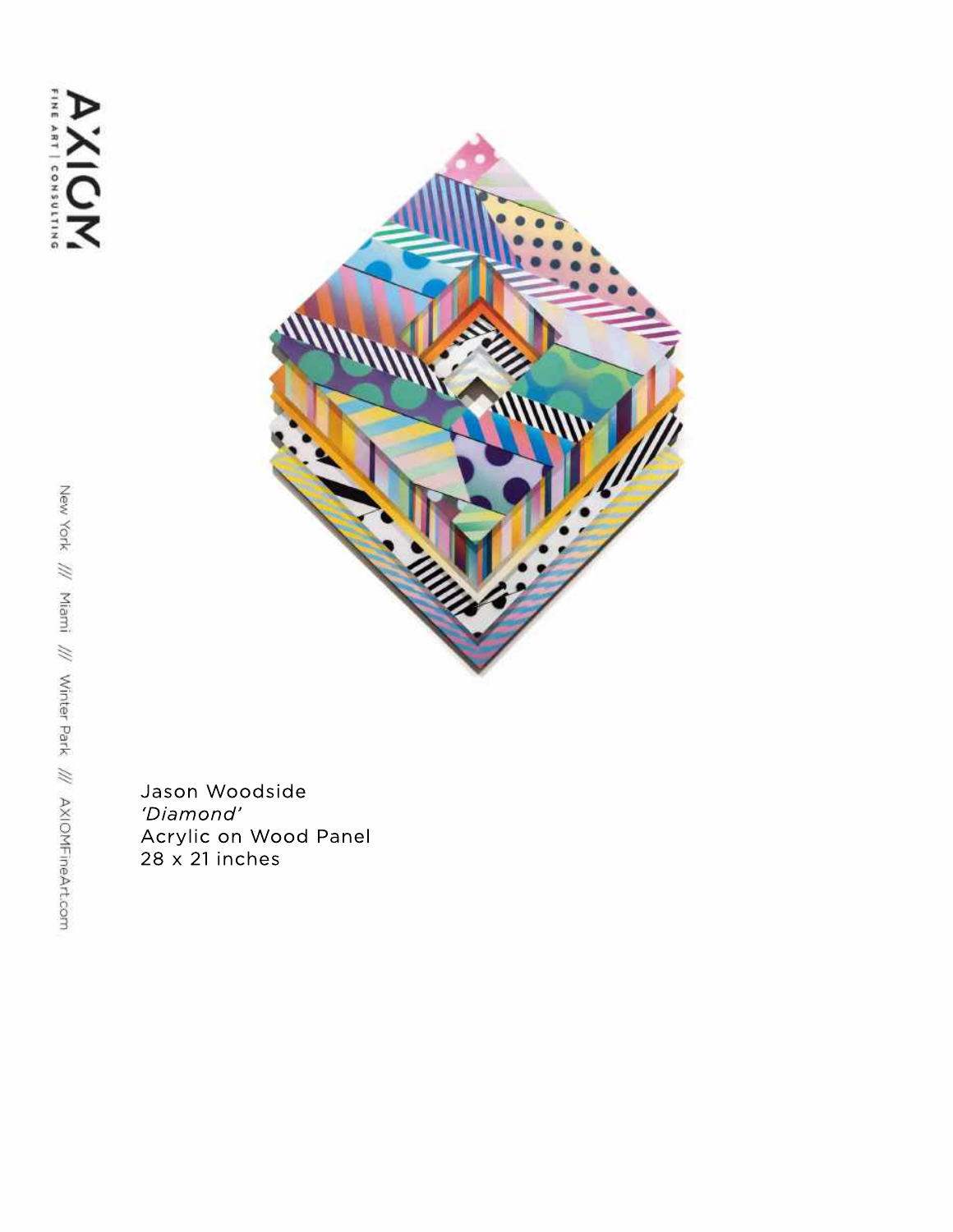

Zhanna Kadyrova *'Diamond'* Tile, Foam & Cement 13.8x15.7x15.7inches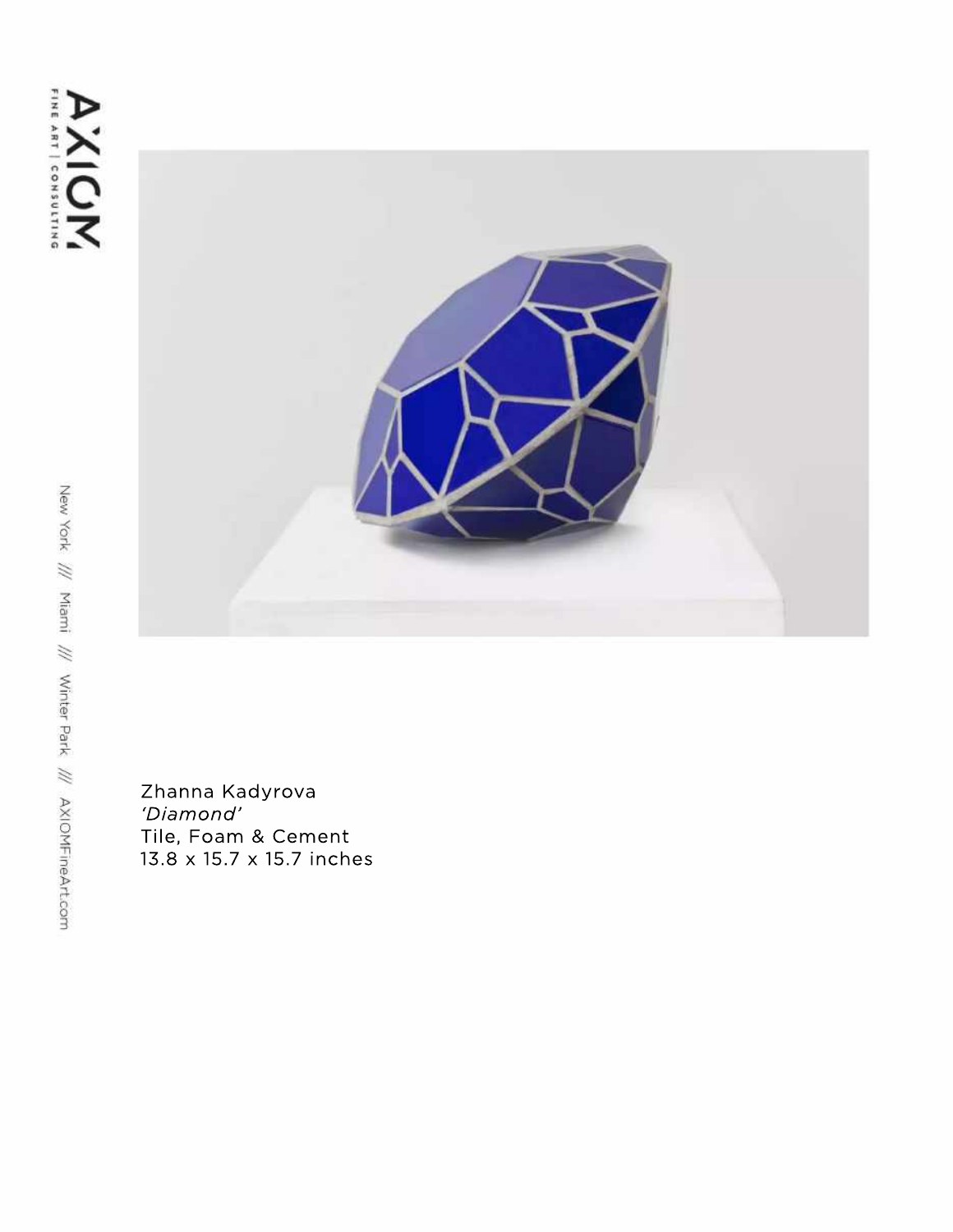

Julian Opie 'Lyn with Black Dress and Diamond Necklace' Vinyl on Wooden Stretcher 27.4x75.6inches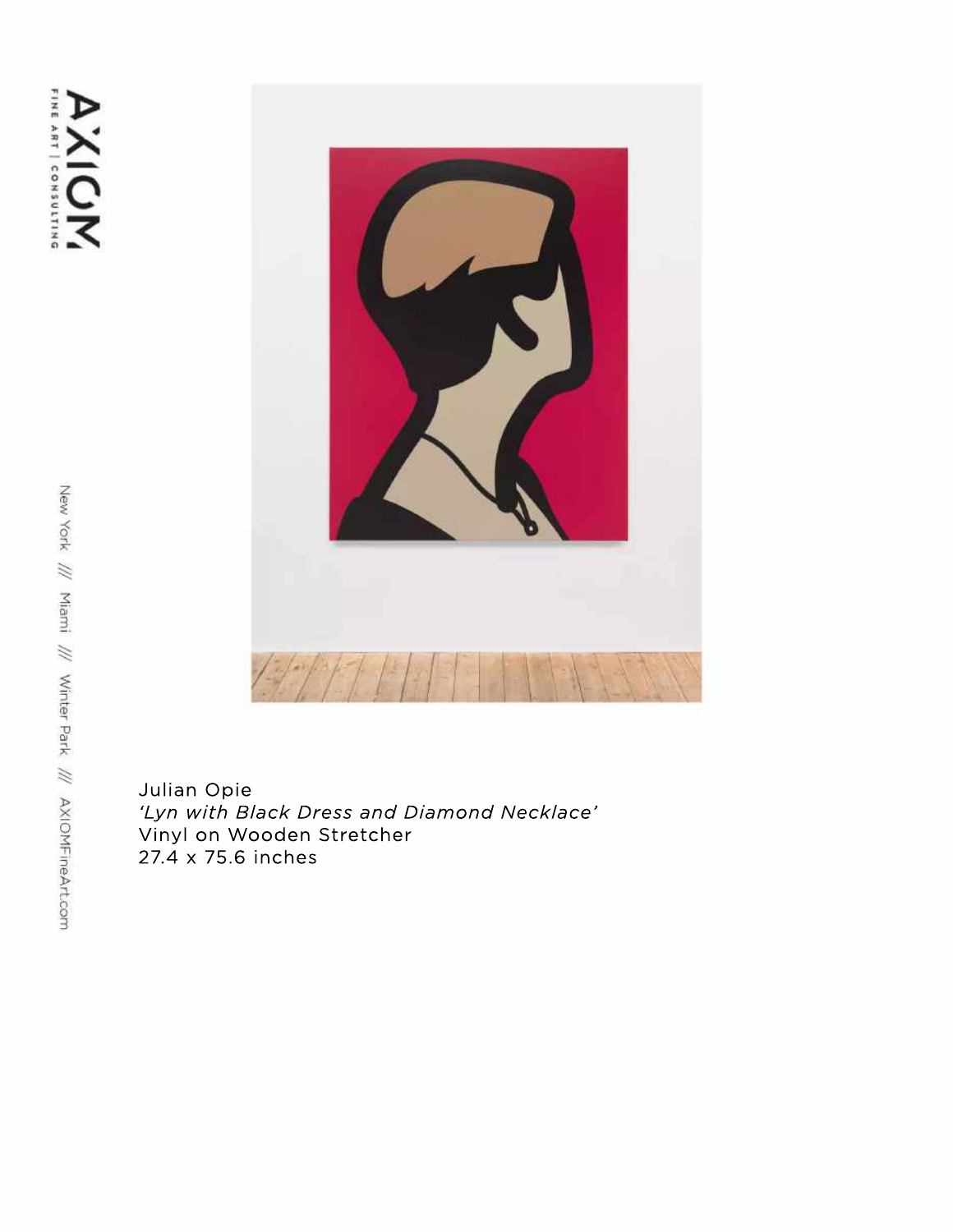## AXIOM



Larry Zox<br>*'ILLIAC'*<br>Acrylic on Canvas<br>40 x 50 inches